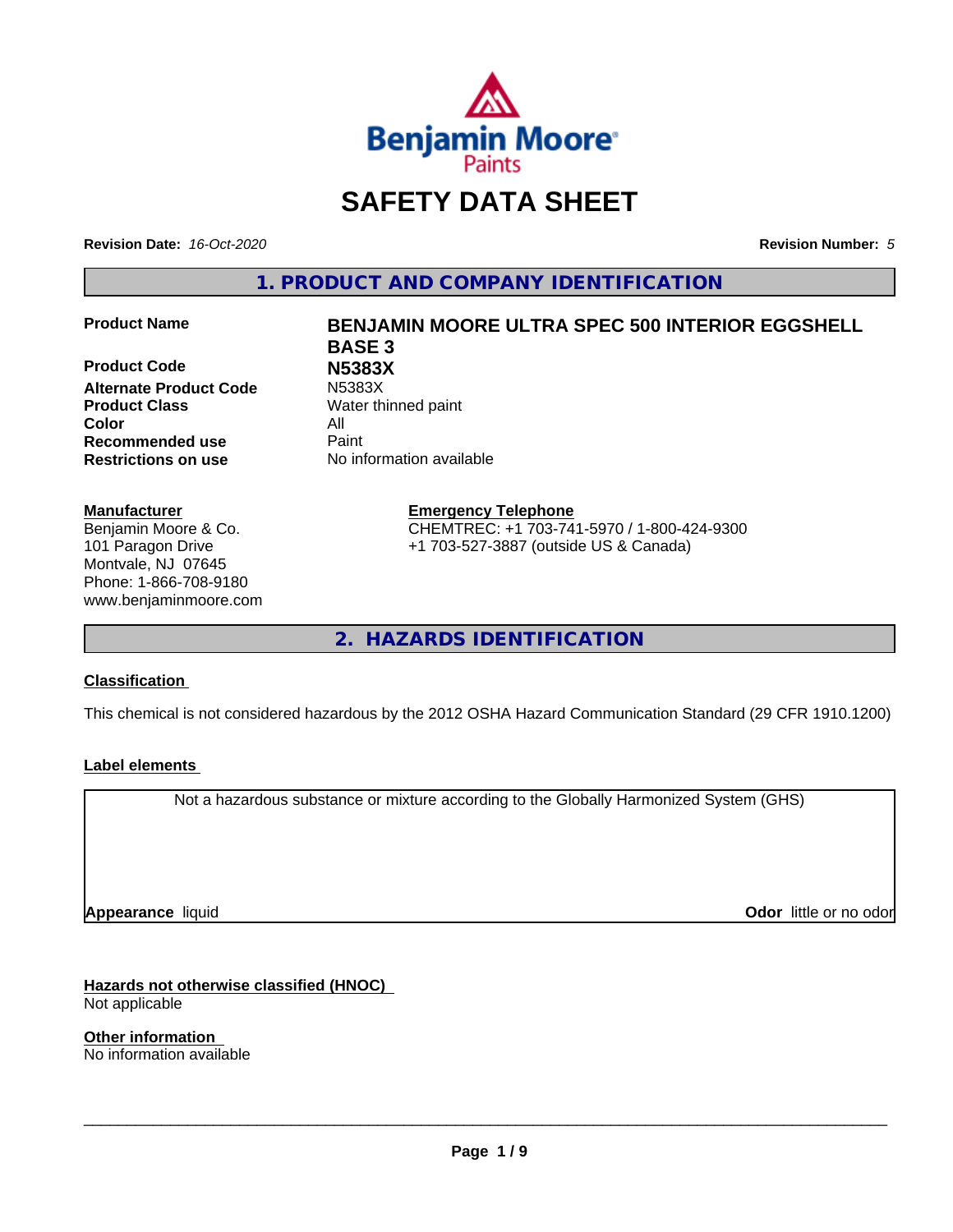**WARNING:** This product contains isothiazolinone compounds at levels of <0.1%. These substances are biocides commonly found in most paints and a variety of personal care products as a preservative. Certain individuals may be sensitive or allergic to these substances, even at low levels.

# **3. COMPOSITION INFORMATION ON COMPONENTS**

| <b>Chemical name</b> | <b>CAS No.</b> | Weight-%                 |
|----------------------|----------------|--------------------------|
| Limestone            | 1317-65-3      | $10 -$<br>$\overline{A}$ |
| Titanium dioxide     | 13463-67-7     |                          |
| Nepheline syenite    | 37244-96-5     | -<br>$\sim$              |

|                                                  | 4. FIRST AID MEASURES                                                                                    |
|--------------------------------------------------|----------------------------------------------------------------------------------------------------------|
| <b>General Advice</b>                            | No hazards which require special first aid measures.                                                     |
| <b>Eye Contact</b>                               | Rinse thoroughly with plenty of water for at least 15 minutes and consult a<br>physician.                |
| <b>Skin Contact</b>                              | Wash off immediately with soap and plenty of water while removing all<br>contaminated clothes and shoes. |
| <b>Inhalation</b>                                | Move to fresh air. If symptoms persist, call a physician.                                                |
| Ingestion                                        | Clean mouth with water and afterwards drink plenty of water. Consult a physician<br>if necessary.        |
| <b>Most Important</b><br><b>Symptoms/Effects</b> | None known.                                                                                              |
| <b>Notes To Physician</b>                        | Treat symptomatically.                                                                                   |

**5. FIRE-FIGHTING MEASURES**

| <b>Suitable Extinguishing Media</b>                             | Use extinguishing measures that are appropriate to local<br>circumstances and the surrounding environment.                                   |
|-----------------------------------------------------------------|----------------------------------------------------------------------------------------------------------------------------------------------|
| Protective equipment and precautions for firefighters           | As in any fire, wear self-contained breathing apparatus<br>pressure-demand, MSHA/NIOSH (approved or equivalent)<br>and full protective gear. |
| <b>Specific Hazards Arising From The Chemical</b>               | Closed containers may rupture if exposed to fire or<br>extreme heat.                                                                         |
| Sensitivity to mechanical impact                                | No                                                                                                                                           |
| Sensitivity to static discharge                                 | No                                                                                                                                           |
| <b>Flash Point Data</b><br>Flash point (°F)<br>Flash Point (°C) | Not applicable<br>Not applicable                                                                                                             |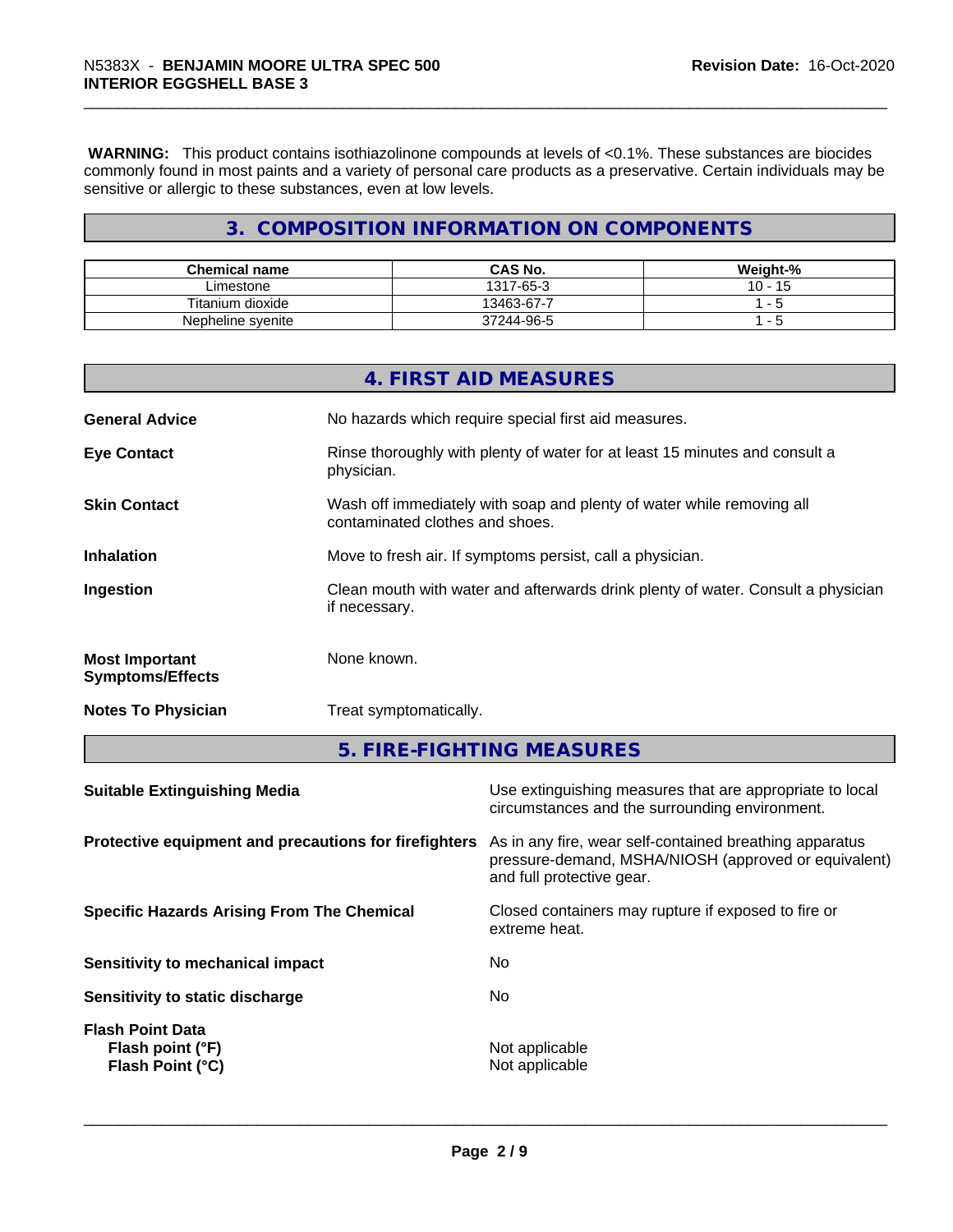| <b>Method</b>                                                                                                                                |                 | Not applicable                   |                                |
|----------------------------------------------------------------------------------------------------------------------------------------------|-----------------|----------------------------------|--------------------------------|
| <b>Flammability Limits In Air</b>                                                                                                            |                 |                                  |                                |
| Lower flammability limit:<br><b>Upper flammability limit:</b>                                                                                |                 | Not applicable<br>Not applicable |                                |
| <b>NFPA</b><br>Health: 1                                                                                                                     | Flammability: 0 | <b>Instability: 0</b>            | <b>Special: Not Applicable</b> |
| <b>NFPA Legend</b><br>$\bigcap$ <b>N</b> $\bigcup$ $\bigcup$ $\bigcup$ $\bigcup$ $\bigcup$ $\bigcup$ $\bigcup$ $\bigcup$ $\bigcup$ $\bigcup$ |                 |                                  |                                |

- 0 Not Hazardous
- 1 Slightly
- 2 Moderate
- 3 High
- 4 Severe

*The ratings assigned are only suggested ratings, the contractor/employer has ultimate responsibilities for NFPA ratings where this system is used.*

*Additional information regarding the NFPA rating system is available from the National Fire Protection Agency (NFPA) at www.nfpa.org.*

## **6. ACCIDENTAL RELEASE MEASURES**

| <b>Personal Precautions</b>      | Avoid contact with skin, eyes and clothing. Ensure adequate ventilation.                                                                                                         |
|----------------------------------|----------------------------------------------------------------------------------------------------------------------------------------------------------------------------------|
| <b>Other Information</b>         | Prevent further leakage or spillage if safe to do so.                                                                                                                            |
| <b>Environmental precautions</b> | See Section 12 for additional Ecological Information.                                                                                                                            |
| <b>Methods for Cleaning Up</b>   | Soak up with inert absorbent material. Sweep up and shovel into suitable<br>containers for disposal.                                                                             |
|                                  | 7. HANDLING AND STORAGE                                                                                                                                                          |
| Handling                         | Avoid contact with skin, eyes and clothing. Avoid breathing vapors, spray mists or<br>sanding dust. In case of insufficient ventilation, wear suitable respiratory<br>equipment. |
| <b>Storage</b>                   | Keep container tightly closed. Keep out of the reach of children.                                                                                                                |
| <b>Incompatible Materials</b>    | No information available                                                                                                                                                         |
|                                  |                                                                                                                                                                                  |

**8. EXPOSURE CONTROLS/PERSONAL PROTECTION**

#### **Exposure Limits**

| <b>Chemical name</b> | <b>ACGIH TLV</b>         | <b>OSHA PEL</b>                   |
|----------------------|--------------------------|-----------------------------------|
| ∟imestone            | N/E                      | 15 mg/m $3$ - TWA                 |
|                      |                          | $5 \text{ ma/m}^3$ - TWA          |
| Titanium dioxide     | TWA: $10 \text{ mg/m}^3$ | · TWA<br>15 mg/m <sup>3</sup> - . |

#### **Legend**

ACGIH - American Conference of Governmental Industrial Hygienists Exposure Limits OSHA - Occupational Safety & Health Administration Exposure Limits N/E - Not Established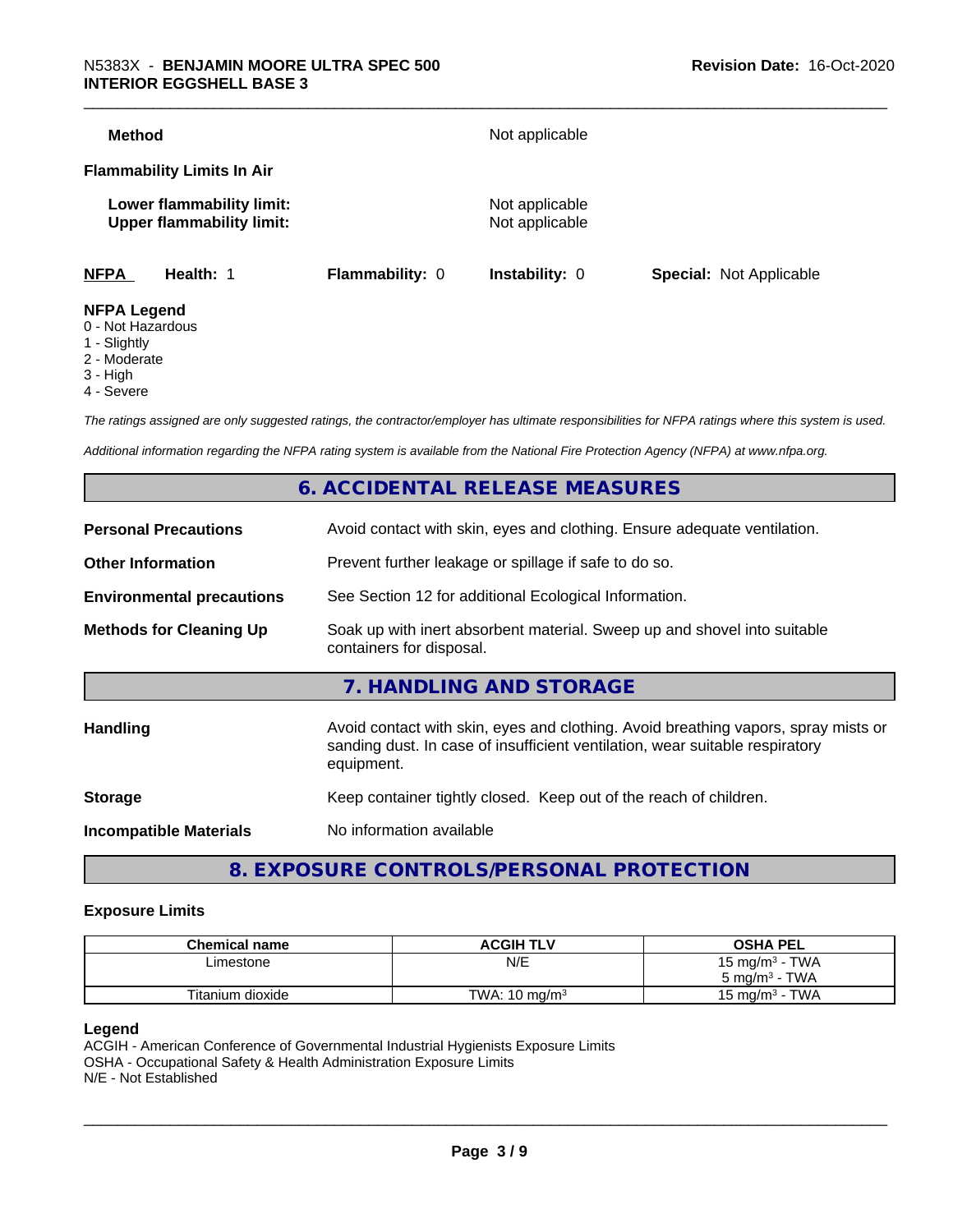| <b>Engineering Measures</b>          | Ensure adequate ventilation, especially in confined areas.               |  |  |
|--------------------------------------|--------------------------------------------------------------------------|--|--|
| <b>Personal Protective Equipment</b> |                                                                          |  |  |
| <b>Eye/Face Protection</b>           | Safety glasses with side-shields.                                        |  |  |
| <b>Skin Protection</b>               | Protective gloves and impervious clothing.                               |  |  |
| <b>Respiratory Protection</b>        | In case of insufficient ventilation wear suitable respiratory equipment. |  |  |
| <b>Hygiene Measures</b>              | Avoid contact with skin, eyes and clothing. Remove and wash contaminated |  |  |

clothing before re-use. Wash thoroughly after handling.

# **9. PHYSICAL AND CHEMICAL PROPERTIES**

| Appearance                           | liquid                   |
|--------------------------------------|--------------------------|
| Odor                                 | little or no odor        |
| <b>Odor Threshold</b>                | No information available |
| Density (Ibs/gal)                    | $10.0 - 10.1$            |
| <b>Specific Gravity</b>              | $1.20 - 1.22$            |
| рH                                   | No information available |
| <b>Viscosity (cps)</b>               | No information available |
| Solubility(ies)                      | No information available |
| <b>Water solubility</b>              | No information available |
| <b>Evaporation Rate</b>              | No information available |
| Vapor pressure                       | No information available |
| <b>Vapor density</b>                 | No information available |
| Wt. % Solids                         | $40 - 50$                |
| Vol. % Solids                        | $30 - 40$                |
| Wt. % Volatiles                      | $50 - 60$                |
| <b>Vol. % Volatiles</b>              | $60 - 70$                |
| <b>VOC Regulatory Limit (g/L)</b>    | 0                        |
| <b>Boiling Point (°F)</b>            | 212                      |
| <b>Boiling Point (°C)</b>            | 100                      |
| Freezing point (°F)                  | 32                       |
| <b>Freezing Point (°C)</b>           | 0                        |
| Flash point (°F)                     | Not applicable           |
| Flash Point (°C)                     | Not applicable           |
| <b>Method</b>                        | Not applicable           |
| <b>Flammability (solid, gas)</b>     | Not applicable           |
| <b>Upper flammability limit:</b>     | Not applicable           |
| Lower flammability limit:            | Not applicable           |
| <b>Autoignition Temperature (°F)</b> | No information available |
| <b>Autoignition Temperature (°C)</b> | No information available |
| Decomposition Temperature (°F)       | No information available |
| Decomposition Temperature (°C)       | No information available |
| <b>Partition coefficient</b>         | No information available |

# **10. STABILITY AND REACTIVITY**

**Reactivity Not Applicable** Not Applicable

**Chemical Stability Chemical Stability** Stable under normal conditions.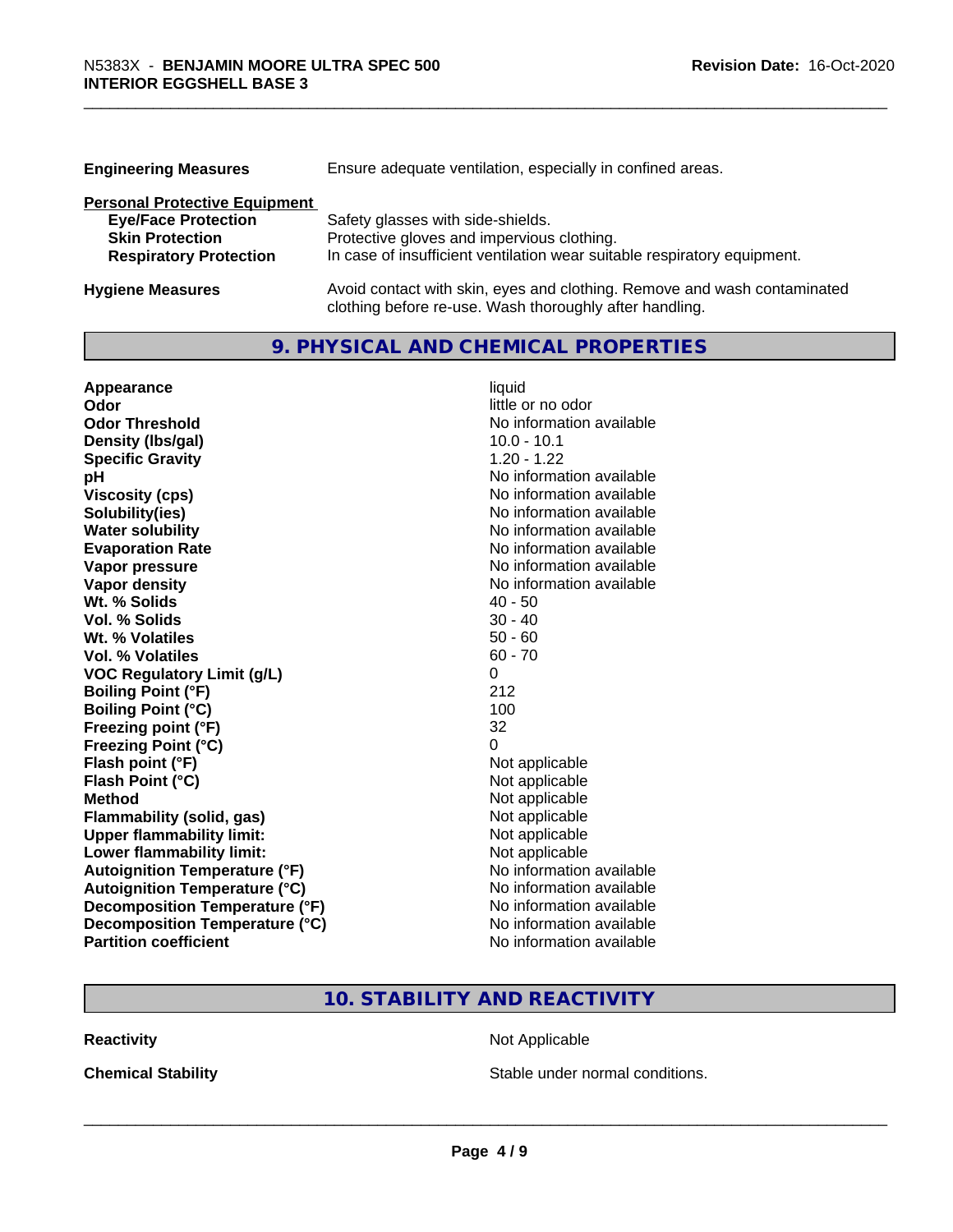| <b>Conditions to avoid</b>                                                                                                                                                                                                                                                                                                                                                     |                                                                                                                                                                                                                                                                                                                                                                                                                                                                                                                                                                                 | Prevent from freezing.                   |                 |
|--------------------------------------------------------------------------------------------------------------------------------------------------------------------------------------------------------------------------------------------------------------------------------------------------------------------------------------------------------------------------------|---------------------------------------------------------------------------------------------------------------------------------------------------------------------------------------------------------------------------------------------------------------------------------------------------------------------------------------------------------------------------------------------------------------------------------------------------------------------------------------------------------------------------------------------------------------------------------|------------------------------------------|-----------------|
| <b>Incompatible Materials</b>                                                                                                                                                                                                                                                                                                                                                  |                                                                                                                                                                                                                                                                                                                                                                                                                                                                                                                                                                                 | No materials to be especially mentioned. |                 |
| <b>Hazardous Decomposition Products</b>                                                                                                                                                                                                                                                                                                                                        |                                                                                                                                                                                                                                                                                                                                                                                                                                                                                                                                                                                 | None under normal use.                   |                 |
| <b>Possibility of hazardous reactions</b>                                                                                                                                                                                                                                                                                                                                      |                                                                                                                                                                                                                                                                                                                                                                                                                                                                                                                                                                                 | None under normal conditions of use.     |                 |
|                                                                                                                                                                                                                                                                                                                                                                                |                                                                                                                                                                                                                                                                                                                                                                                                                                                                                                                                                                                 | 11. TOXICOLOGICAL INFORMATION            |                 |
| <b>Product Information</b>                                                                                                                                                                                                                                                                                                                                                     |                                                                                                                                                                                                                                                                                                                                                                                                                                                                                                                                                                                 |                                          |                 |
| Information on likely routes of exposure                                                                                                                                                                                                                                                                                                                                       |                                                                                                                                                                                                                                                                                                                                                                                                                                                                                                                                                                                 |                                          |                 |
| <b>Principal Routes of Exposure</b>                                                                                                                                                                                                                                                                                                                                            | Eye contact, skin contact and inhalation.                                                                                                                                                                                                                                                                                                                                                                                                                                                                                                                                       |                                          |                 |
| <b>Acute Toxicity</b>                                                                                                                                                                                                                                                                                                                                                          |                                                                                                                                                                                                                                                                                                                                                                                                                                                                                                                                                                                 |                                          |                 |
| <b>Product Information</b>                                                                                                                                                                                                                                                                                                                                                     | No information available                                                                                                                                                                                                                                                                                                                                                                                                                                                                                                                                                        |                                          |                 |
| Symptoms related to the physical, chemical and toxicological characteristics                                                                                                                                                                                                                                                                                                   |                                                                                                                                                                                                                                                                                                                                                                                                                                                                                                                                                                                 |                                          |                 |
| <b>Symptoms</b>                                                                                                                                                                                                                                                                                                                                                                | No information available                                                                                                                                                                                                                                                                                                                                                                                                                                                                                                                                                        |                                          |                 |
| Delayed and immediate effects as well as chronic effects from short and long-term exposure                                                                                                                                                                                                                                                                                     |                                                                                                                                                                                                                                                                                                                                                                                                                                                                                                                                                                                 |                                          |                 |
| Eye contact<br><b>Skin contact</b><br><b>Inhalation</b><br>Ingestion<br><b>Sensitization</b><br><b>Neurological Effects</b><br><b>Mutagenic Effects</b><br><b>Reproductive Effects</b><br><b>Developmental Effects</b><br><b>Target organ effects</b><br><b>STOT - single exposure</b><br><b>STOT - repeated exposure</b><br>Other adverse effects<br><b>Aspiration Hazard</b> | May cause slight irritation.<br>Substance may cause slight skin irritation. Prolonged or repeated contact may dry<br>skin and cause irritation.<br>May cause irritation of respiratory tract.<br>Ingestion may cause gastrointestinal irritation, nausea, vomiting and diarrhea.<br>No information available<br>No information available.<br>No information available.<br>No information available.<br>No information available.<br>No information available.<br>No information available.<br>No information available<br>No information available.<br>No information available |                                          |                 |
| <b>Numerical measures of toxicity</b>                                                                                                                                                                                                                                                                                                                                          |                                                                                                                                                                                                                                                                                                                                                                                                                                                                                                                                                                                 |                                          |                 |
| The following values are calculated based on chapter 3.1 of the GHS document                                                                                                                                                                                                                                                                                                   |                                                                                                                                                                                                                                                                                                                                                                                                                                                                                                                                                                                 |                                          |                 |
| <b>ATEmix (oral)</b>                                                                                                                                                                                                                                                                                                                                                           | 234957 mg/kg                                                                                                                                                                                                                                                                                                                                                                                                                                                                                                                                                                    |                                          |                 |
| <b>Component Information</b>                                                                                                                                                                                                                                                                                                                                                   |                                                                                                                                                                                                                                                                                                                                                                                                                                                                                                                                                                                 |                                          |                 |
| Chemical name                                                                                                                                                                                                                                                                                                                                                                  | Oral LD50                                                                                                                                                                                                                                                                                                                                                                                                                                                                                                                                                                       | Dermal LD50                              | Inhalation LC50 |
| Titanium dioxide<br>13463-67-7                                                                                                                                                                                                                                                                                                                                                 | > 10000 mg/kg (Rat)                                                                                                                                                                                                                                                                                                                                                                                                                                                                                                                                                             |                                          |                 |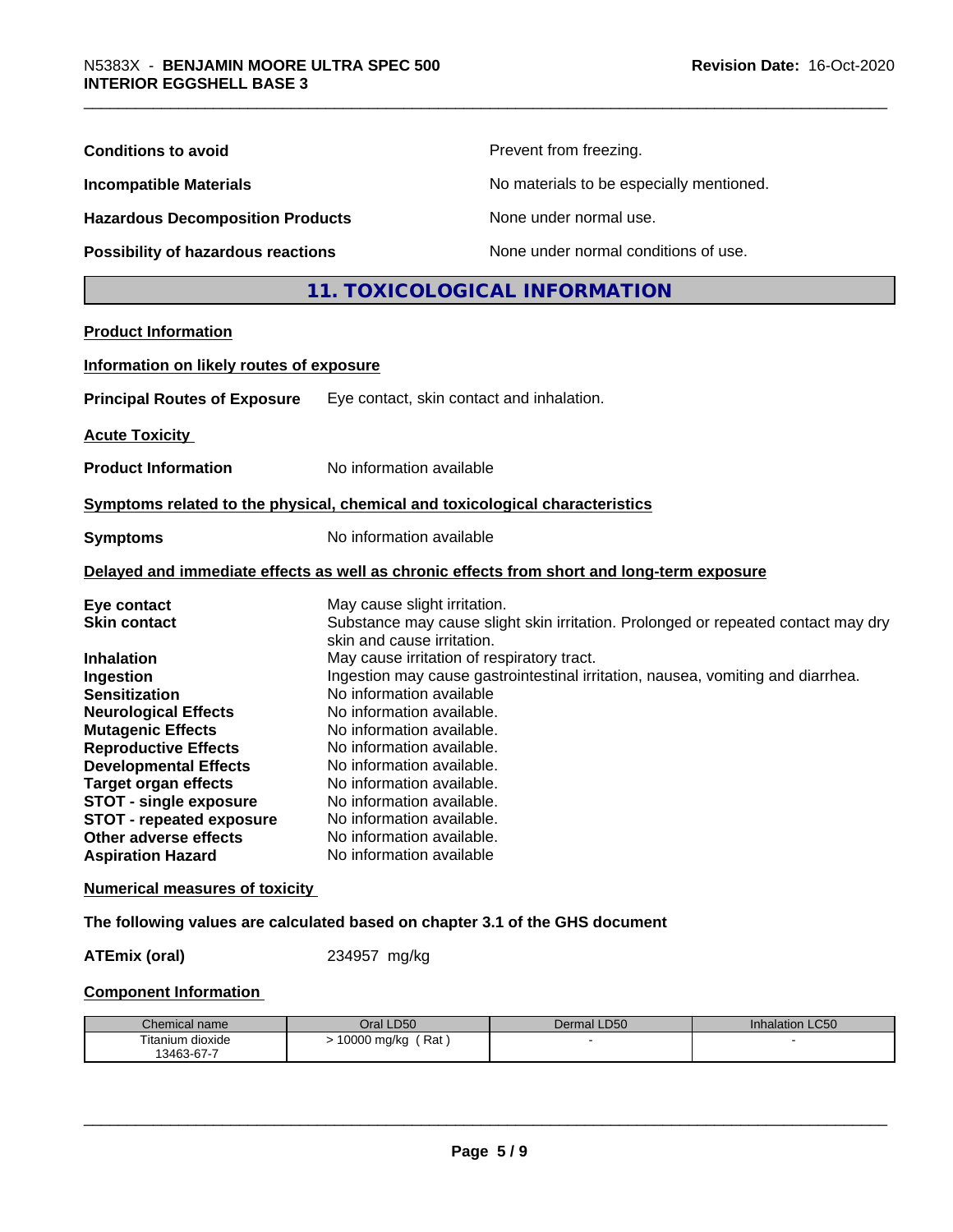#### **Chronic Toxicity**

#### **Carcinogenicity**

*The information below indicateswhether each agency has listed any ingredient as a carcinogen:.*

| <b>Chemical name</b>           | <b>IARC</b>                      | <b>NTP</b> | <b>OCUA</b><br>∪o⊓r |
|--------------------------------|----------------------------------|------------|---------------------|
|                                | . .<br>2B<br>: Human<br>Possible |            | Listed              |
| .<br>dioxide<br><b>itanium</b> | Carcinogen                       |            |                     |

• Although IARC has classified titanium dioxide as possibly carcinogenic to humans (2B), their summary concludes: "No significant exposure to titanium dioxide is thought to occur during the use of products in which titanium dioxide is bound to other materials, such as paint."

#### **Legend**

IARC - International Agency for Research on Cancer NTP - National Toxicity Program OSHA - Occupational Safety & Health Administration

**12. ECOLOGICAL INFORMATION**

#### **Ecotoxicity Effects**

The environmental impact of this product has not been fully investigated.

#### **Product Information**

#### **Acute Toxicity to Fish**

No information available

#### **Acute Toxicity to Aquatic Invertebrates**

No information available

#### **Acute Toxicity to Aquatic Plants**

No information available

#### **Persistence / Degradability**

No information available.

#### **Bioaccumulation**

There is no data for this product.

#### **Mobility in Environmental Media**

No information available.

#### **Ozone**

No information available

#### **Component Information**

#### **Acute Toxicity to Fish**

Titanium dioxide  $LC50:$  > 1000 mg/L (Fathead Minnow - 96 hr.)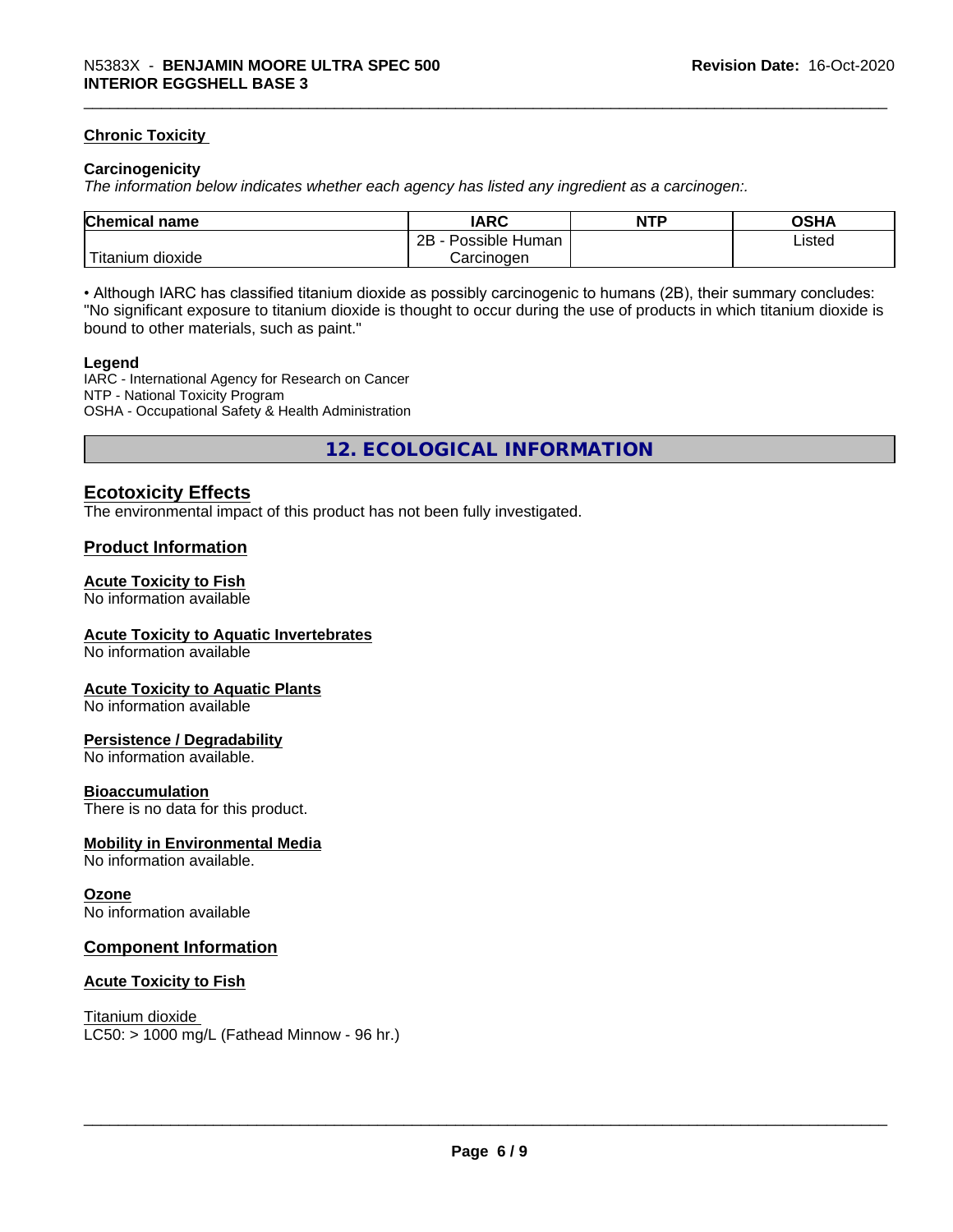#### **Acute Toxicity to Aquatic Invertebrates**

No information available

#### **Acute Toxicity to Aquatic Plants**

No information available

|                              | 13. DISPOSAL CONSIDERATIONS                                                                                                                                                                                               |
|------------------------------|---------------------------------------------------------------------------------------------------------------------------------------------------------------------------------------------------------------------------|
| <b>Waste Disposal Method</b> | Dispose of in accordance with federal, state, and local regulations. Local<br>requirements may vary, consult your sanitation department or state-designated<br>environmental protection agency for more disposal options. |
|                              | 14. TRANSPORT INFORMATION                                                                                                                                                                                                 |
| <b>DOT</b>                   | Not regulated                                                                                                                                                                                                             |
| <b>ICAO/IATA</b>             | Not regulated                                                                                                                                                                                                             |
| <b>IMDG/IMO</b>              | Not regulated                                                                                                                                                                                                             |
|                              | <b>15. REGULATORY INFORMATION</b>                                                                                                                                                                                         |

# **International Inventories**

| <b>TSCA: United States</b> | Yes - All components are listed or exempt. |
|----------------------------|--------------------------------------------|
| <b>DSL: Canada</b>         | Yes - All components are listed or exempt. |

#### **Federal Regulations**

#### **SARA 311/312 hazardous categorization**

| Acute health hazard               | Nο |  |
|-----------------------------------|----|--|
| Chronic Health Hazard             | N٥ |  |
| Fire hazard                       | Nο |  |
| Sudden release of pressure hazard | Nο |  |
| Reactive Hazard                   | Nο |  |

#### **SARA 313**

Section 313 of Title III of the Superfund Amendments and Reauthorization Act of 1986 (SARA). This product contains a chemical or chemicals which are subject to the reporting requirements of the Act and Title 40 of the Code of Federal Regulations, Part 372:

*None*

#### **Clean Air Act,Section 112 Hazardous Air Pollutants (HAPs) (see 40 CFR 61)**

This product contains the following HAPs:

*None*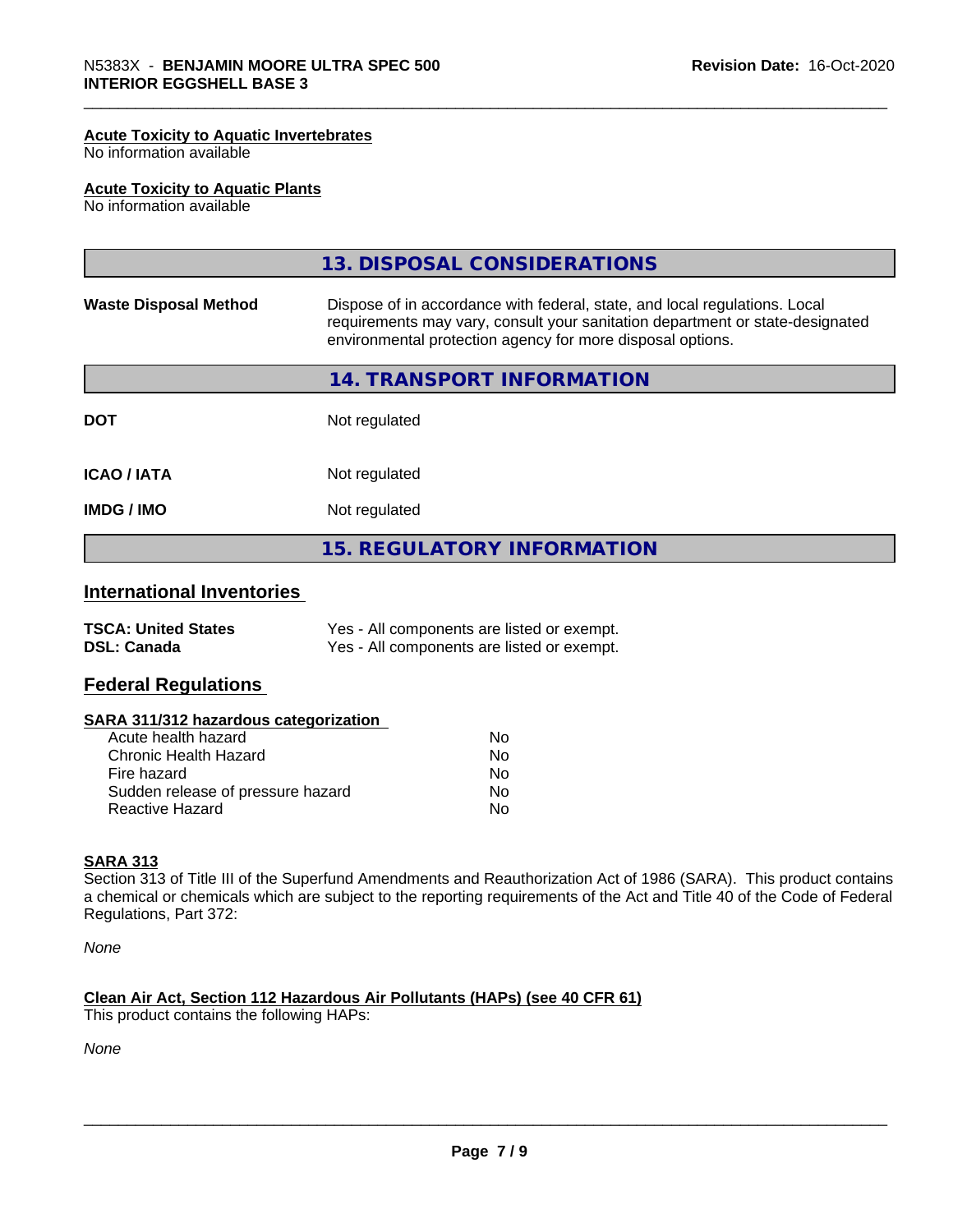## **US State Regulations**

#### **California Proposition 65**

**A** WARNING: Cancer and Reproductive Harm– www.P65warnings.ca.gov

#### **State Right-to-Know**

| Chemic<br>name<br>ешкаг     | - -<br>$-1000$<br>IVIa<br>aunuscus | <b>Jerse</b> v<br><b>Nev</b> | avlvan<br>anıa |
|-----------------------------|------------------------------------|------------------------------|----------------|
| imactone<br>estone          |                                    |                              |                |
| <br>dioxide<br>um<br>itanit |                                    |                              |                |

**Legend**

X - Listed

| <b>16. OTHER INFORMATION</b>                                                                                                                                                                                |           |                                                                            |                      |                                                                                                                                               |
|-------------------------------------------------------------------------------------------------------------------------------------------------------------------------------------------------------------|-----------|----------------------------------------------------------------------------|----------------------|-----------------------------------------------------------------------------------------------------------------------------------------------|
| HMIS -                                                                                                                                                                                                      | Health: 1 | <b>Flammability: 0</b>                                                     | <b>Reactivity: 0</b> | $PPE: -$                                                                                                                                      |
| <b>HMIS Legend</b><br>0 - Minimal Hazard<br>1 - Slight Hazard<br>2 - Moderate Hazard<br>3 - Serious Hazard<br>4 - Severe Hazard<br>* - Chronic Hazard<br>present under the actual normal conditions of use. |           | X - Consult your supervisor or S.O.P. for "Special" handling instructions. |                      | Note: The PPE rating has intentionally been left blank. Choose appropriate PPE that will protect employees from the hazards the material will |

*Caution: HMISÒ ratings are based on a 0-4 rating scale, with 0 representing minimal hazards or risks, and 4 representing significant hazards or risks. Although HMISÒ ratings are not required on MSDSs under 29 CFR 1910.1200, the preparer, has chosen to provide them. HMISÒ ratings are to be used only in conjunction with a fully implemented HMISÒ program by workers who have received appropriate HMISÒ training. HMISÒ is a registered trade and service mark of the NPCA. HMISÒ materials may be purchased exclusively from J. J. Keller (800) 327-6868.*

 **WARNING!** If you scrape, sand, or remove old paint, you may release lead dust. LEAD IS TOXIC. EXPOSURE TO LEAD DUST CAN CAUSE SERIOUS ILLNESS, SUCH AS BRAIN DAMAGE, ESPECIALLY IN CHILDREN. PREGNANT WOMEN SHOULD ALSO AVOID EXPOSURE. Wear a NIOSH approved respirator to control lead exposure. Clean up carefully with a HEPA vacuum and a wet mop. Before you start, find out how to protect yourself and your family by contacting the National Lead Information Hotline at 1-800-424-LEAD or log on to www.epa.gov/lead.

| <b>Prepared By</b>      | <b>Product Stewardship Department</b><br>Benjamin Moore & Co.<br>101 Paragon Drive<br>Montvale, NJ 07645<br>800-225-5554 |
|-------------------------|--------------------------------------------------------------------------------------------------------------------------|
| <b>Revision Date:</b>   | 16-Oct-2020                                                                                                              |
| <b>Revision Summary</b> | Not available                                                                                                            |